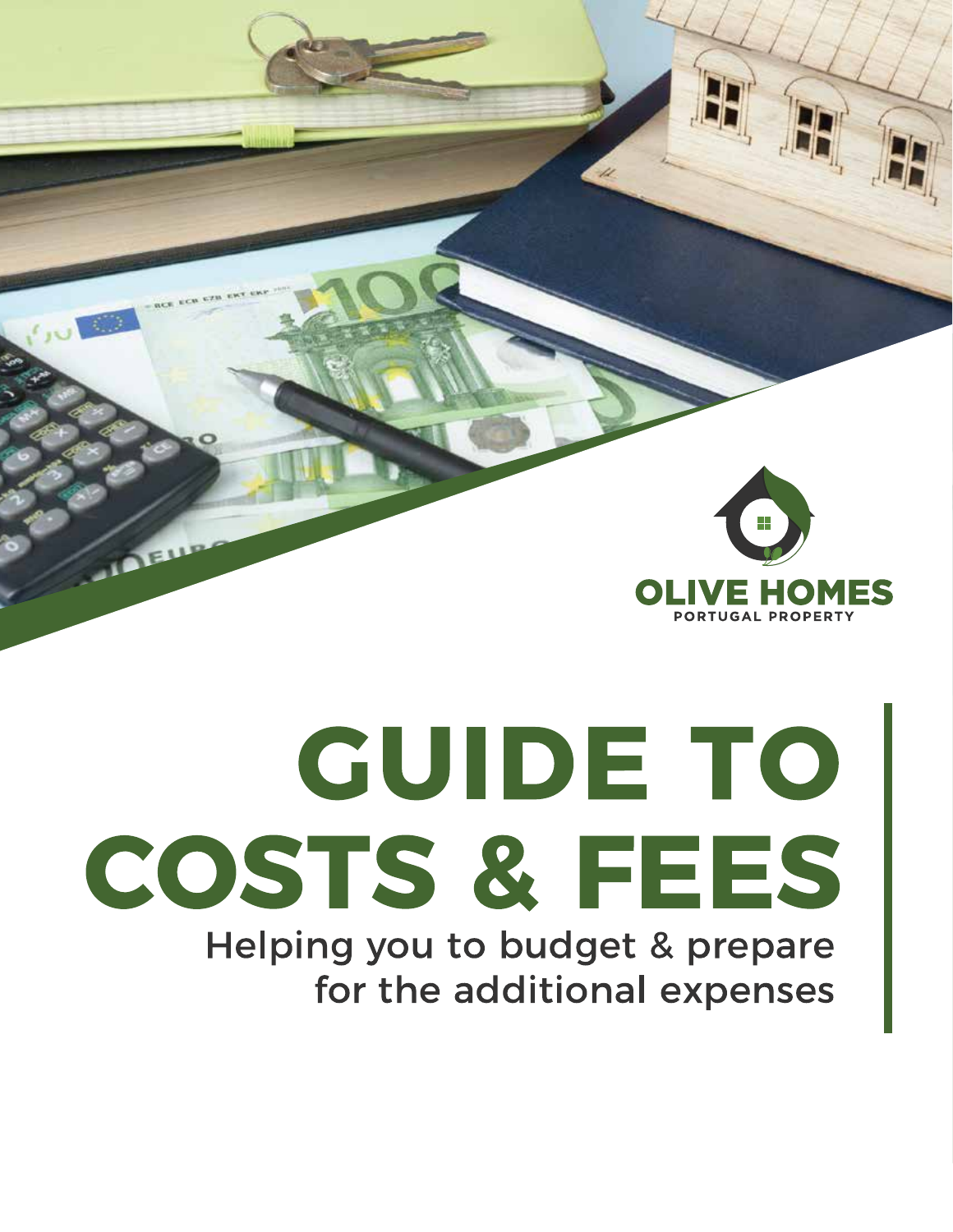### **BEING PREPARED**

It is vital that you are fully aware of any additional expenditure that may be necessary when purchasing your home in Portugal. At Olivehomes.com we like to make sure we have explained everything to you clearly before you make any commitment to purchasing a property. This way there are no hidden surprises and we can aim to make sure the process remains smooth and proceeds as expected.

This guide covers two areas; the costs involved in buying the property and the costs of ownership.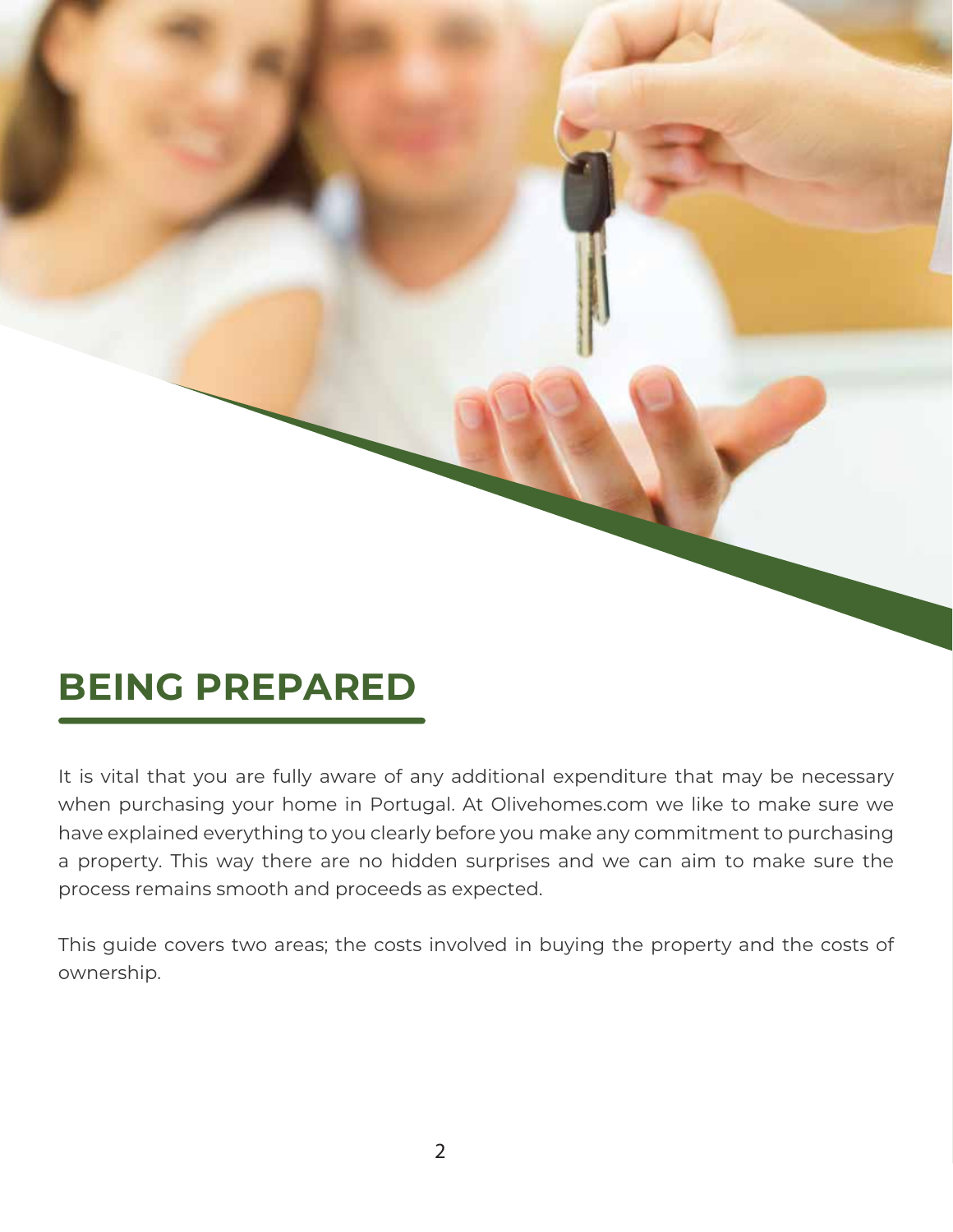## THREE STAGES TO BUYING A PROPERTY

Let's remind ourselves of the three stages of buying a property

#### **e** Reservation

This is undertaken immediately upon agreeing terms to the sale. An amount is lodged by the purchaser into his/her/their lawyer's account as a sign of commitment to proceed. This is usually done in Portugal at the lawyer's premises. At the same time, we ask the vendor to agree to remove the property from the market as a gesture of goodwill. The reservation is not legally binding but it does give both parties some 'piece of mind' while they prepare for the Promissory Contract. The Purchaser's lawyer is now able to conclude the necessary due diligence to ensure the clients can proceed and will request sufficient funds from the purchaser to complete the next step.

#### **Promissory Contract**

This is legally binding and will involve a considerable sum (maybe up to 30%) being passed to the vendors (via the lawyers). This document will specify the price agreed, the timescales and any other conditions. The Promissory Contract is an important step in the process as it allows both parties to plan ahead with confidence. The vendor may wish to now empty the property of personal belongings while the purchaser can commit to new furnishings, dates etc. It is not a 100% guarantee that everything will proceed but financial penalties will be suffered if either party is unable to do so for whatever reason. Usually a 'power of attorney' is given to the lawyers to complete this stage.

### **'Escritura' or Deed**

This is often a very formal meeting usually held at a Notary's office. The Notary will overview all the paperwork to ensure everything is correct and the transaction can proceed. It is normal for all parties to be present but you can also nominate a representative with a power of attorney. The purchasers, the vendors, lawyers of both parties, bank officials (if a mortgage is being used) and even translators (for any clients who need it) will attend. It can seem bureaucratic but it's a system that works. The purchasers will pay (again via the lawyer) the balance outstanding and be provided with the keys of the property. The Notary will then update Land Registry records to confirm the new owners of the property.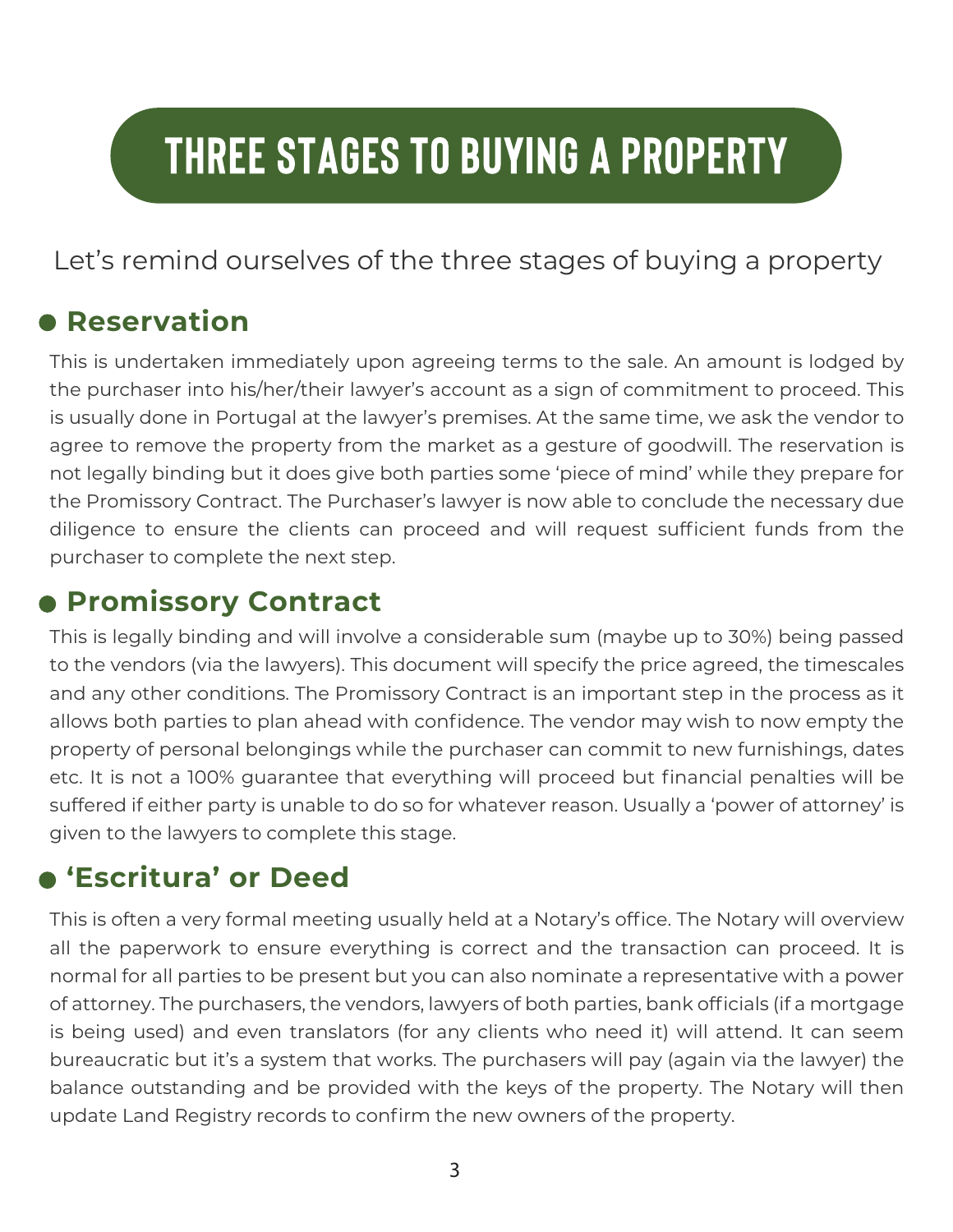# THE EARLY COSTS

### What follows is a list of the costs you may incur at the **'Reservation'** or **'Promissory Contract'** stage:

**• Lawyer Fees -** You are likely to incur some charges now (usually 50%) as they start the due diligence of the property. The rest is paid at the deed. Lawyers' fees are generally around 1.25% plus IVA (VAT) of the agreed property purchase price.

**• Mortgage Fees -** (if you are taking a mortgage) – The banks will usually charge an application fee (which can vary from 250 euros to 500 euros) should your mortgage be approved. Often, they will not charge it, if it is declined. Upon approval they will request a valuation of the property and this will incur a valuation fee of around 500 euros – this can vary depending on the property price and size. Sometimes the banks will add the fees to the mortgage so you do not have to pay it all at the outset. You may also need life assurance! In view of the large variance in bank terms you are advised to obtain these costs directly from the bank.

**• Surveyor Fees –** The cost of a survey will depend on the size and nature of the property and to which type of survey you require. With some properties we always recommend a survey but it isn't compulsory and decisions vary based on property conditions. You should budget between 500 euros and 1300 euros plus IVA.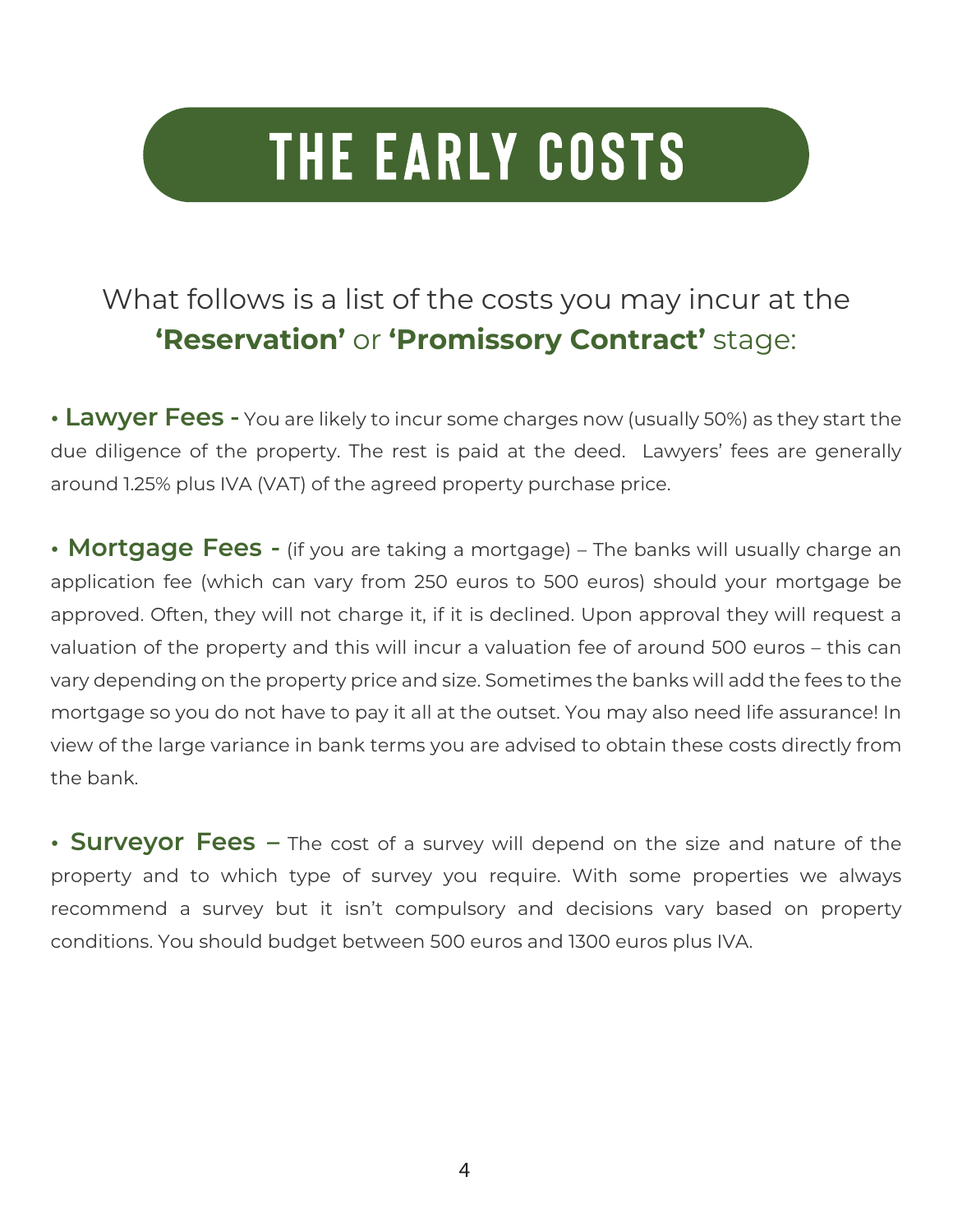### COSTS PAYABLE AT COMPLETION

The largest amount of fees is payable at completion and include IMT (Property transfer tax) and stamp duty (0.8% of the deed value). It is normal to transfer the amounts necessary to your Portuguese lawyers seven/ten days prior to deed so they can make the payment twenty-four hours in advance. You cannot complete the deed without proof of payment. IMT is calculated on a sliding scale. There is a % calculated (based on the price band of your property) and a fixed amount is then deducted. On higher value property there is a flat rate calculated. On the following pages we provide the tables/charts demonstrating how this works. Exceptions to these charts are:

Urban building plots – flat rate 6.5% on purchase price Rustic plots – flat rate of 5% on purchase price Property with a touristic habitation licence – flat rate of 6.5% on purchase price

You should also note that if the property purchased has a higher rateable value (this is unusual) then the IMT will be based on the rateable value and not the purchase price. Historically, the rateable value is much lower than the market value.

You will also have to pay Notary and Land Registry fees at this time. The notary will usually charge around 850 euros for their services but always check in advance. Normally the lawyer is able to appraise you of this fee at the time of reservation. Land Registry fees can be around 350 euros. So, budget around 1250 euros (plus IVA). So, as an example. If you bought an apartment costing 400,000 euros, as a holiday home in Portugal, you would pay:

**IMT – 400,000 at 8% = 32,000 euros less 11,035.25 euros = 20964.75 Stamp duty = 0.8% = 3,200 euros Notary fee and Land registry = c1,500 euros**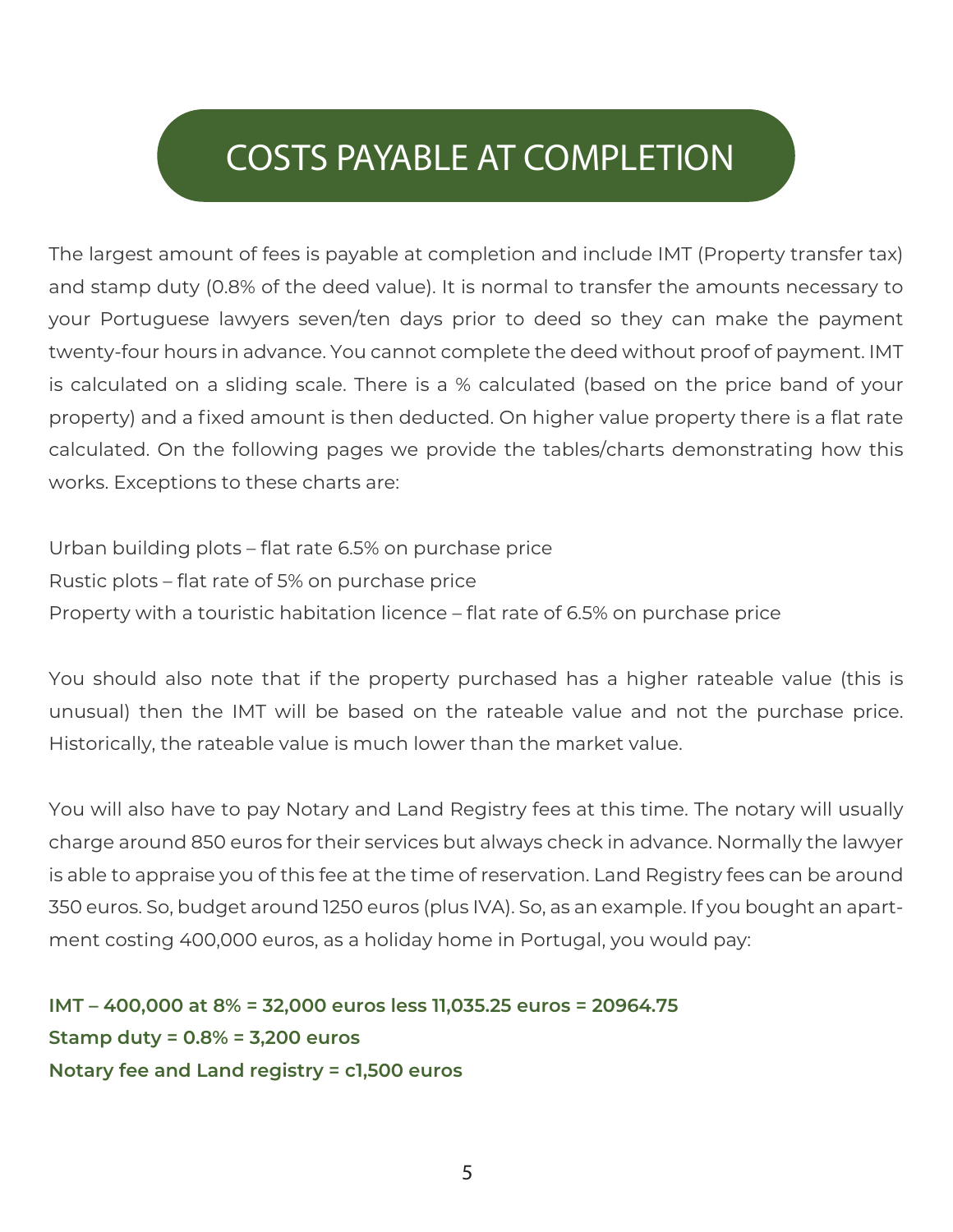# **IMT Table: A**

# **Continental Portugal**

First and Permanent residence

| <b>Purchase Price</b>     | Tax $%$     | <b>Deduction</b> |
|---------------------------|-------------|------------------|
| from€92 407 to €126 403   | 2%          | €1848.14         |
| from€126 403 to €172 348  | 5%          | €5640.23         |
| from€172 348 to €287 213  | 7%          | €9087.19         |
| from€287 213 to €574 323  | 8%          | €11959.32        |
| from€574323 to €1 000 000 | $Flat - 6%$ |                  |
| from€1000000              | Flat - 7.5% |                  |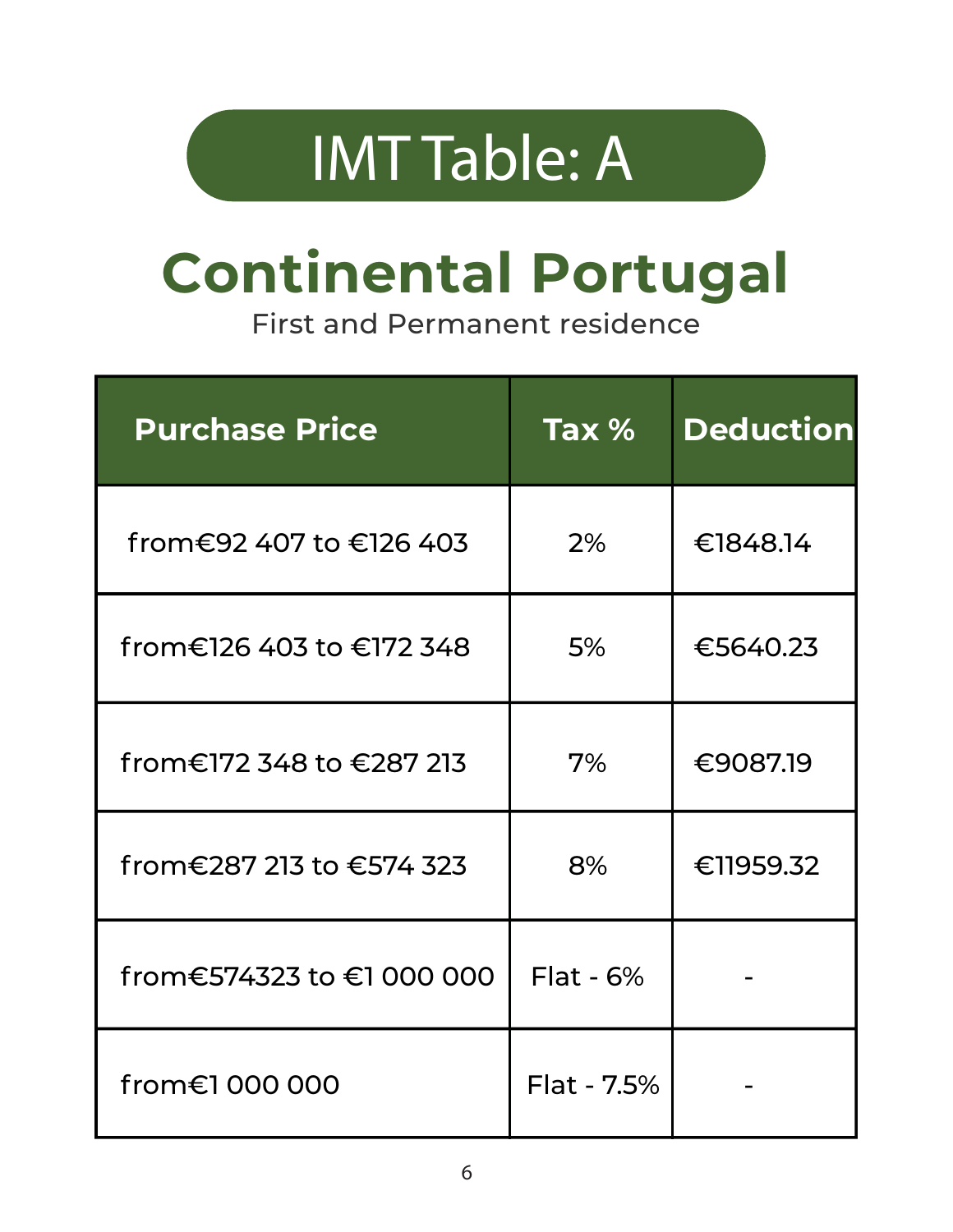# **IMT Table: B**

# **Continental Portugal**

Secondary residence

| <b>Purchase Price</b>      | Tax $%$     | <b>Deduction</b> |
|----------------------------|-------------|------------------|
| from€92 407 to €126 403    | 2%          | €924.07          |
| from€126 403 to €172 348   | 5%          | €4716.16         |
| from€172 348 to €287 213   | 7%          | €8163.12         |
| from€287 213 to €550 836   | 8%          | €11035.25        |
| from€550 836 to €1 000 000 | $Flat - 6%$ |                  |
| from€1000000               | Flat - 7.5% |                  |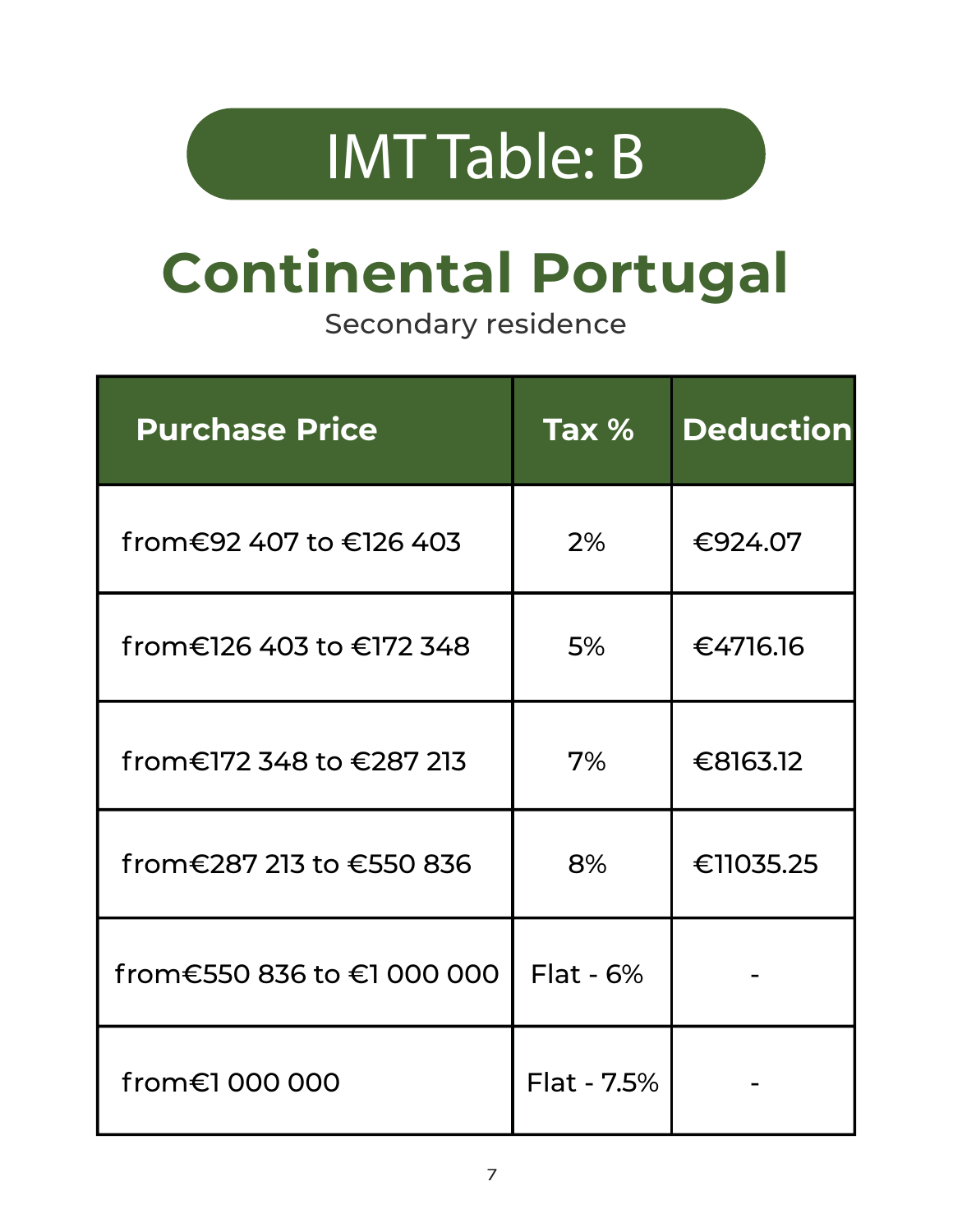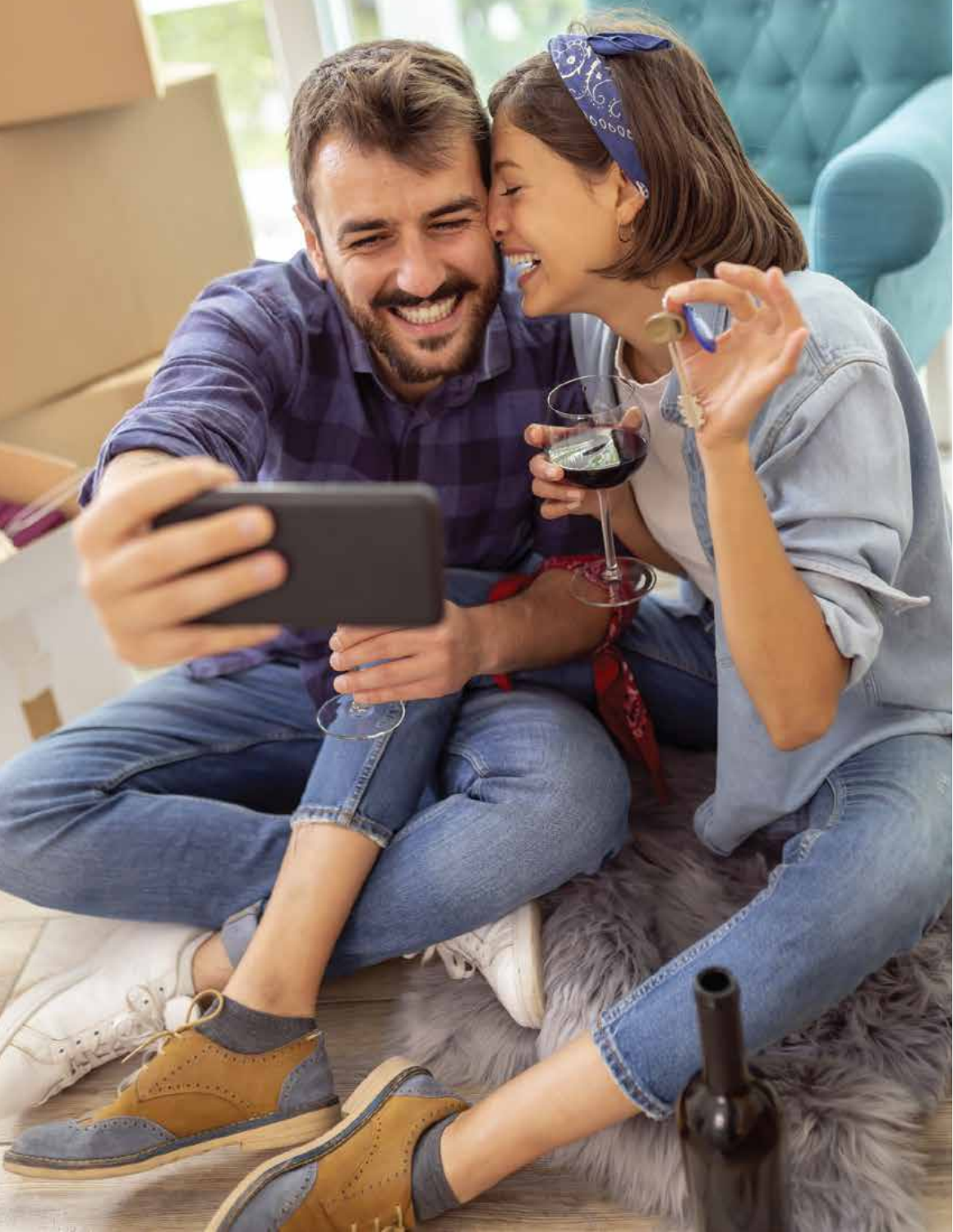### COSTS OF OWNERSHIP (IMI & AIMI)

You take the property keys and head towards your new home in Portugal dreaming of long sunny days, sand on your feet and barbecue aromas. You've got the happy bug and well done, congratulations are in order. Let's make sure your buzz continues by understanding any costs that are coming your way.

The local taxes are called IMI. This is an annual property tax paid in arrears. Payment dates are April, June and September. IMI varies from council to council and also varies depending on the property. The calculations for the property are based on several factors such as size, age, location and amenities. Once assessed the property is given a Rateable Value. Typically, most properties are then levied at a level between 0.2% and 0.5%.

As an example, you may have purchased a property in Vilamoura that cost 500,000 euros. The Rateable Value of that property could be 350,000 euros. Remember the value you pay no longer bears much resemblance to the Rateable Value. The IMI rate for Vilamoura (part of Loulé Council) is currently 0.3%. 350,000 x 0.3% = 1,050 euros. Payable annually in arrears. 350 euros to be paid in April, June and September.

AIMI is an additional tax on residential property and construction plots. If you have a property portfolio in excess of 600,000 euros then you will pay an additional 0.7% on the amount in excess of 600,000 euros. If your portfolio is in excess of 1,000,000 euros then you will pay an additional 1%. The increases are not aggregated. Between 600,000 and 1m euros = 0.7% and you only pay 1% on the amount above 1m.

Some good news! It is not unusual for large villas sold at a value of 2m+ to still have Rateable Values far below 1m. Also, the 600.000 threashold applies to each owner. If the property portfolio is owned jointly (by say husband and wife) the AIMI will not kick in unless the Rateable Values exceed 1.2m. If this is a consideration then it is important to make sure your paperwork is in order.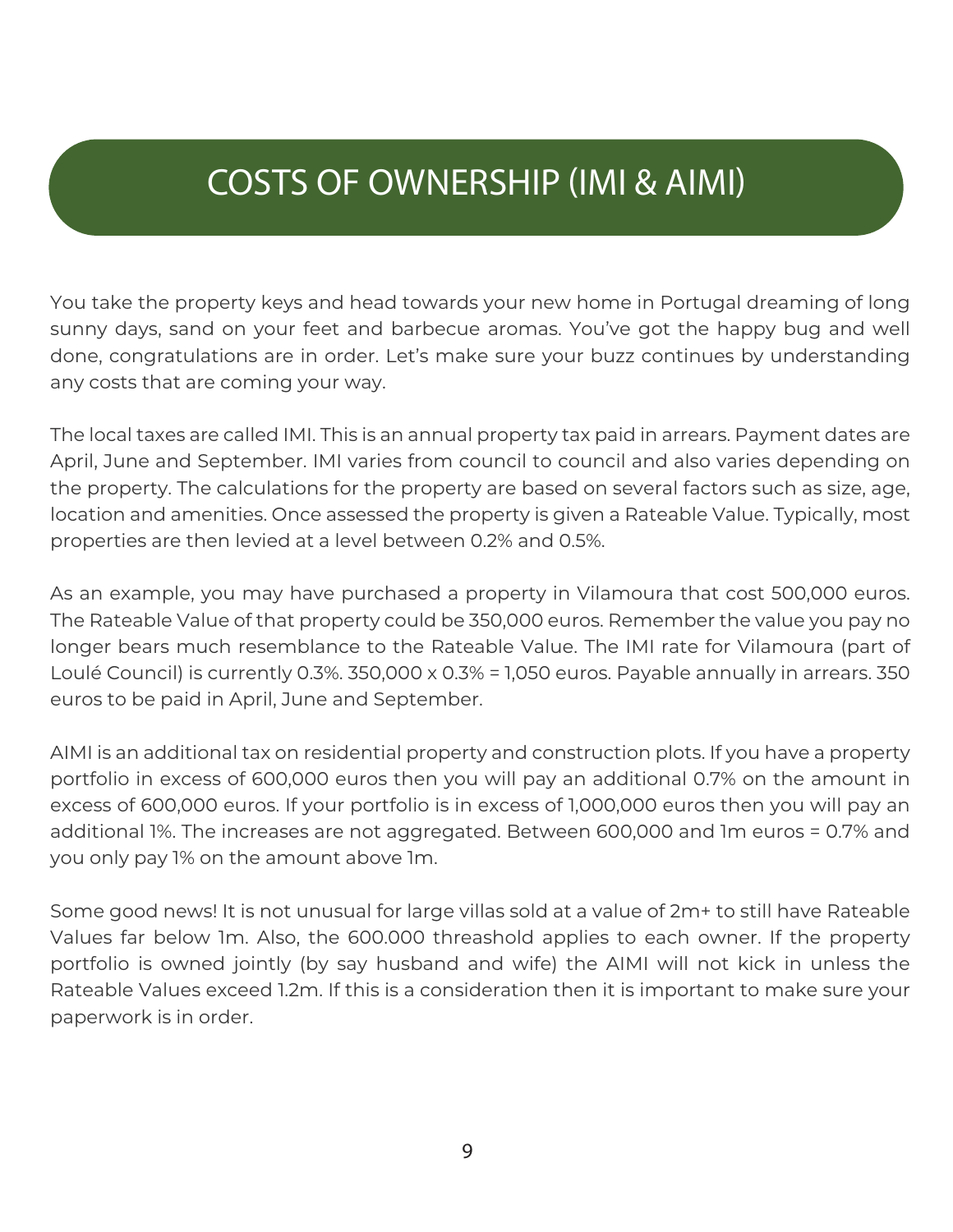### **WHAT ELSE?**

Most owners can give you an idea of the running costs: water, electric, gas. Internet is extremely fast in most parts of Portugal and a simple package is less than 100 euros per month. Banks do charge to run an account here – there is no such thing as a 'free' account in Portugal but the internet capabilities and ATM machines are at the forefront of latest technology. Check whether or not you have to pay condominium fees – this is normal for apartments and cover the gardens, pools, cleaning areas, communal lights etc. It should also cover a fund for emergency repairs and buildings insurance. If you are in a resort then you may also need to contribute to its upkeep. Find out these costs and make sure the current owner is up straight with payments. If it's a stand-alone villa then you'll probably be paying for a gardener or pool cleaner. In the overall scale of things some of these costs may be minor, but we always believe it is better to be prepared.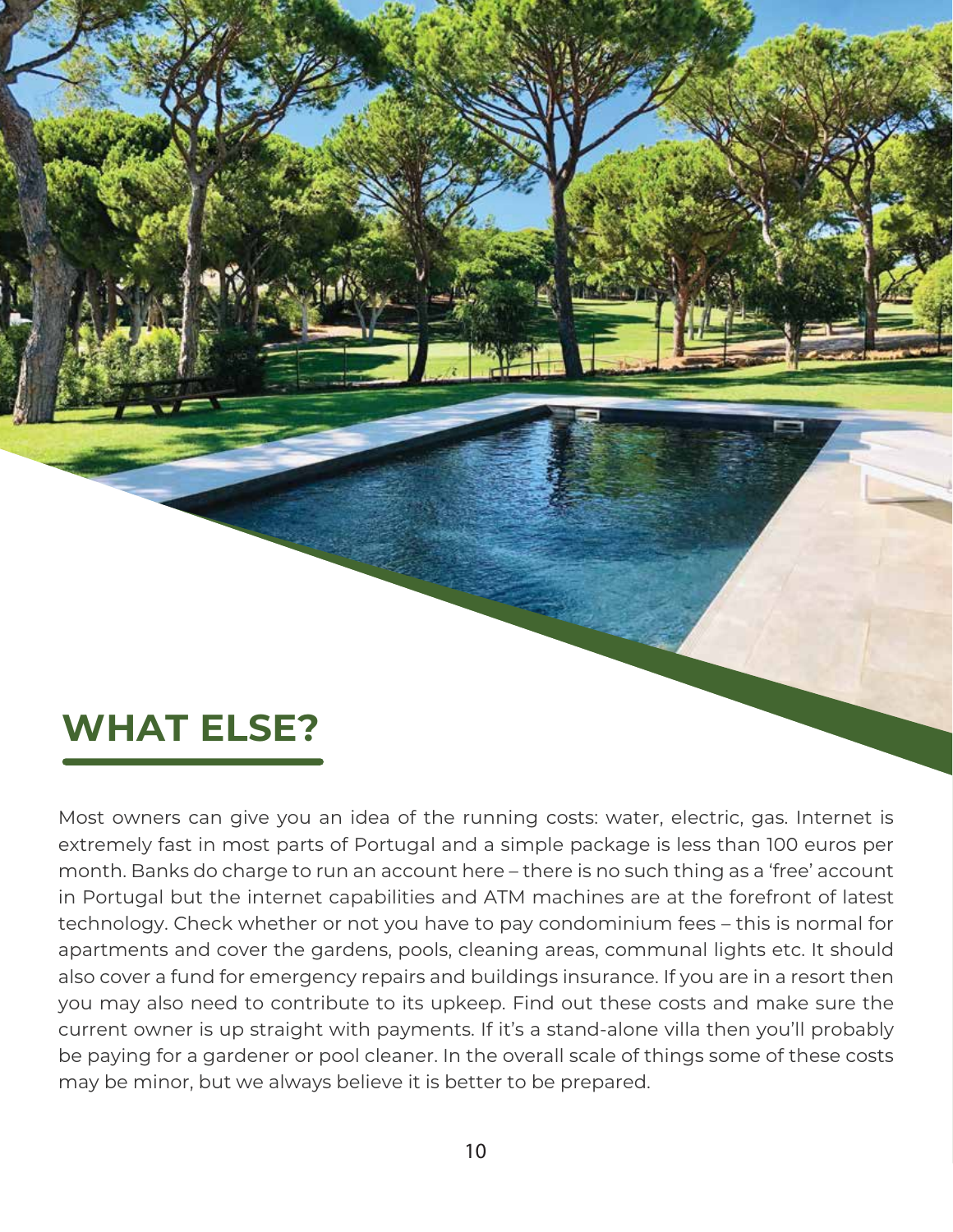

### **CONFUSED?**

If you've made it to the end of this guide your head is probably spinning. Rest assured, you don't have to remember a thing. We make it our goal to ensure the whole process of buying a property through OliveHomes.com is as straightforward as possible.

We are a professional team who have all lived in Portugal for a long time. We have all bought and sold property and are entirely familiar with the process. We also have a panel of experts that we have recommended for many years. Surveyors, lawyers, currency exchange specialists, mortgage brokers, architects and gardeners. We will help with it all.

Utilities will be connected, bank accounts opened and at each stage all the costs will be detailed, in advance, so you are aware what needs to be done when. We treat you like we wish to be treated ourselves. Please note that this information was written with the best intentions to assist you. It could change so make sure you contact us for the up to date position. We look forward to seeing you in Portugal very soon and to welcoming you to the OliveHomes.com team.

#### **CONTACT US NOW ON:**

Website| www.olivehomes.com Email| info@olivehomes.com Traditional Landline| +351 289103471 Office Mobile/WhatsApp/WeChat| +351 917474777